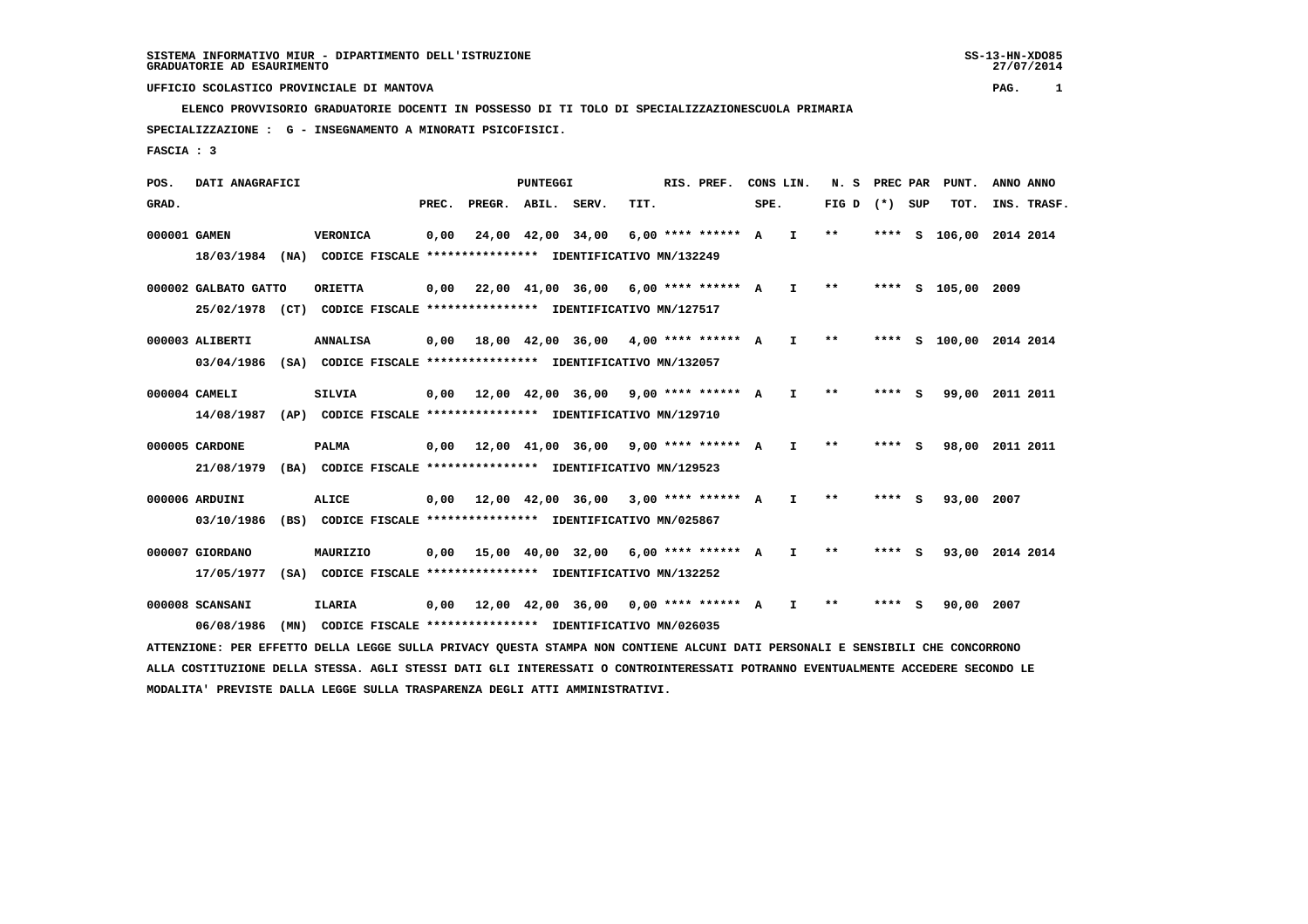**ELENCO PROVVISORIO GRADUATORIE DOCENTI IN POSSESSO DI TI TOLO DI SPECIALIZZAZIONESCUOLA PRIMARIA**

 **SPECIALIZZAZIONE : G - INSEGNAMENTO A MINORATI PSICOFISICI.**

 **FASCIA : 3**

 **POS. DATI ANAGRAFICI PUNTEGGI RIS. PREF. CONS LIN. N. S PREC PAR PUNT. ANNO ANNO**GRAD. **PREGRADE SERVEGE SERVE SERVE SPEREGE SPEREGALES SPEREGALES SPEREGALES SPEREGALES SPEREGALES SUP TOT. INS. TRASF. 000009 MARRA GIOVANNA 0,00 0,00 42,00 36,00 9,00 \*\*\*\* \*\*\*\*\*\* A I \*\* \*\*\*\* S 87,00 2007 12/11/1982 (RC) CODICE FISCALE \*\*\*\*\*\*\*\*\*\*\*\*\*\*\*\* IDENTIFICATIVO MN/026180 000010 ALESSI ILENJA RITA 0,00 2,00 40,00 36,00 9,00 \*\*\*\* \*\*\*\*\*\* A I \*\* X \*\*\*\* S 87,00 2011 2011 04/07/1980 (CL) CODICE FISCALE \*\*\*\*\*\*\*\*\*\*\*\*\*\*\*\* IDENTIFICATIVO MN/129662 000011 MARCHESELLI GRETA 0,00 8,00 42,00 36,00 0,00 \*\*\*\* \*\*\*\*\*\* A I \*\* \*\*\*\* S 86,00 2009 26/09/1987 (RE) CODICE FISCALE \*\*\*\*\*\*\*\*\*\*\*\*\*\*\*\* IDENTIFICATIVO MN/127516 000012 GIACOMAZZI SILVIA 0,00 7,00 42,00 36,00 0,00 \*\*\*\* \*\*\*\*\*\* A I \*\* \*\*\*\* S 85,00 2007 23/03/1987 (MN) CODICE FISCALE \*\*\*\*\*\*\*\*\*\*\*\*\*\*\*\* IDENTIFICATIVO MN/025853 000013 PELLADONI ROSSELLA 0,00 0,00 42,00 36,00 6,00 \*\*\*\* \*\*\*\*\*\* A I \*\* X \*\*\*\* S 84,00 2009 11/04/1988 (MN) CODICE FISCALE \*\*\*\*\*\*\*\*\*\*\*\*\*\*\*\* IDENTIFICATIVO MN/127525 000014 CAPPUCCIO SERENA VERONI 0,00 0,00 41,00 36,00 6,00 \*\*\*\* \*\*\*\*\*\* A I \*\* \*\*\*\* S 83,00 2007 05/12/1987 (CS) CODICE FISCALE \*\*\*\*\*\*\*\*\*\*\*\*\*\*\*\* IDENTIFICATIVO MN/025847 000015 QUARATINO PASQUALE 0,00 0,00 40,00 36,00 6,00 \*\*\*\* \*\*\*\*\*\* A I \*\* \*\*\*\* S 82,00 2011 2011 15/11/1986 (PZ) CODICE FISCALE \*\*\*\*\*\*\*\*\*\*\*\*\*\*\*\* IDENTIFICATIVO MN/129562 000016 TADIELLO ELISABETTA 0,00 0,00 42,00 36,00 3,00 \*\*\*\* \*\*\*\*\*\* A I \*\* \*\*\*\* S 81,00 2009**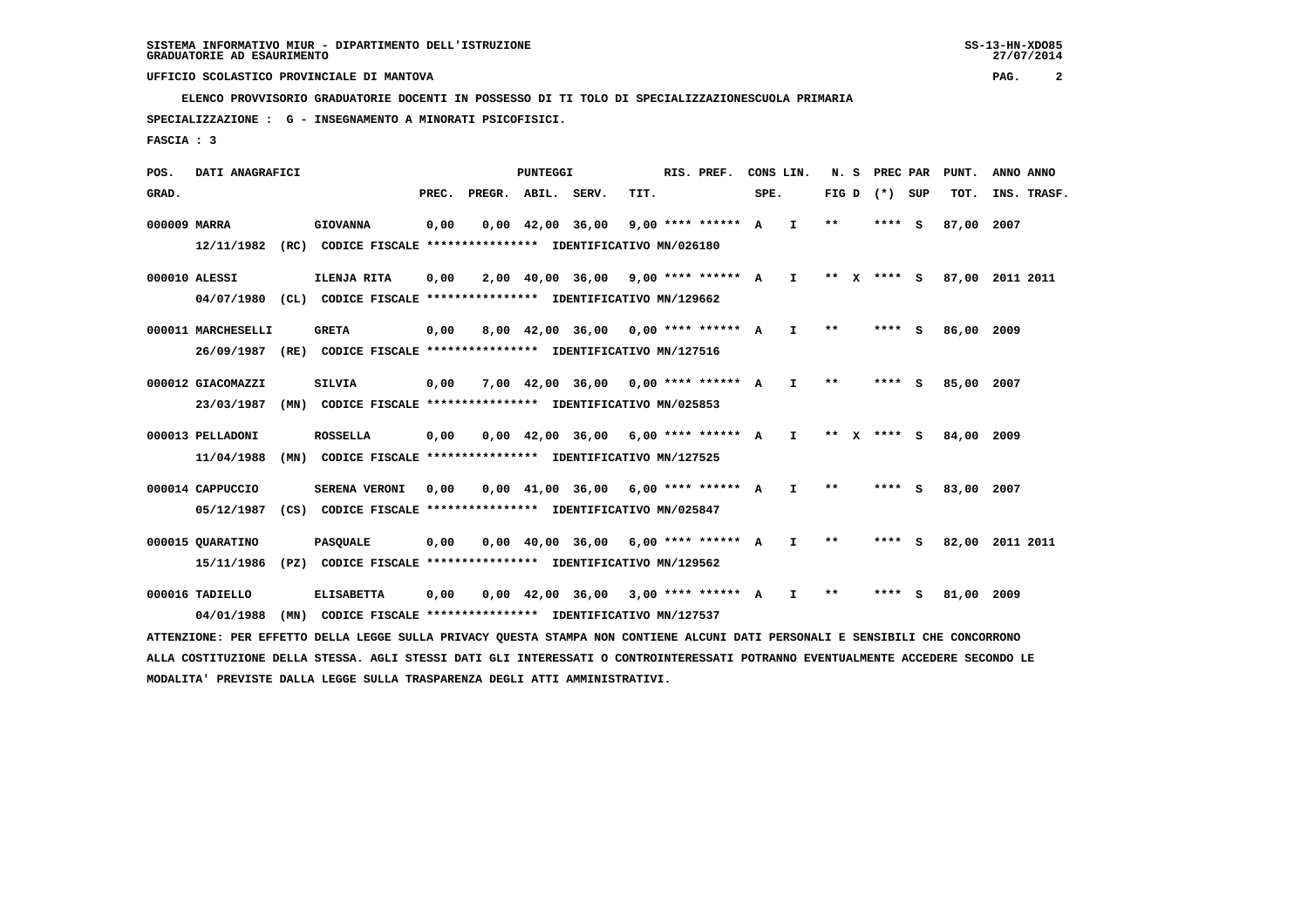**ELENCO PROVVISORIO GRADUATORIE DOCENTI IN POSSESSO DI TI TOLO DI SPECIALIZZAZIONESCUOLA PRIMARIA**

 **SPECIALIZZAZIONE : G - INSEGNAMENTO A MINORATI PSICOFISICI.**

 **FASCIA : 3**

 **POS. DATI ANAGRAFICI PUNTEGGI RIS. PREF. CONS LIN. N. S PREC PAR PUNT. ANNO ANNO**GRAD. **PREGRADE SERVEGE SERVE SERVE SPEREGE SPEREGALES SPEREGALES SPEREGALES SPEREGALES SPEREGALES SUP TOT. INS. TRASF. 000017 MANZINI ALBERTO 0,00 0,00 42,00 36,00 3,00 \*\*\*\* \*\*\*\*\*\* A I \*\* \*\*\*\* S 81,00 2011 2011 25/12/1975 (MN) CODICE FISCALE \*\*\*\*\*\*\*\*\*\*\*\*\*\*\*\* IDENTIFICATIVO MN/129565 000018 MONDINI MORENA 0,00 0,00 41,00 36,00 3,00 \*\*\*\* \*\*\*\*\*\* A I \*\* \*\*\*\* S 80,00 2007 22/04/1979 (CR) CODICE FISCALE \*\*\*\*\*\*\*\*\*\*\*\*\*\*\*\* IDENTIFICATIVO MN/026006 000019 BERTANI ELENA 0,00 0,00 41,00 36,00 3,00 \*\*\*\* \*\*\*\*\*\* A I \*\* \*\*\*\* S 80,00 2009 15/03/1988 (MN) CODICE FISCALE \*\*\*\*\*\*\*\*\*\*\*\*\*\*\*\* IDENTIFICATIVO MN/127447 000020 GATTAZZO NICOLE 0,00 0,00 42,00 36,00 0,00 \*\*\*\* \*\*\*\*\*\* A I \*\* X \*\*\*\* S 78,00 2009 30/05/1988 (MN) CODICE FISCALE \*\*\*\*\*\*\*\*\*\*\*\*\*\*\*\* IDENTIFICATIVO MN/127521 000021 PELOSI LARA 0,00 0,00 42,00 36,00 0,00 \*\*\*\* \*\*\*\*\*\* A I \*\* X \*\*\*\* S 78,00 2009 02/02/1988 (MN) CODICE FISCALE \*\*\*\*\*\*\*\*\*\*\*\*\*\*\*\* IDENTIFICATIVO MN/127526 000022 BOSCHETTI AMBRA 0,00 0,00 42,00 36,00 0,00 \*\*\*\* \*\*\*\*\*\* A I \*\* \*\*\*\* S 78,00 2009 12/08/1988 (BS) CODICE FISCALE \*\*\*\*\*\*\*\*\*\*\*\*\*\*\*\* IDENTIFICATIVO MN/127449 000023 SPEZZANO FRANCESCA 0,00 0,00 41,00 36,00 0,00 \*\*\*\* \*\*\*\*\*\* A I \*\* \*\*\*\* S 77,00 2007 26/08/1984 (CS) CODICE FISCALE \*\*\*\*\*\*\*\*\*\*\*\*\*\*\*\* IDENTIFICATIVO MN/026229 000024 BEFFA ELISA 0,00 0,00 40,00 36,00 0,00 \*\*\*\* \*\*\*\*\*\* A I \*\* \*\*\*\* S 76,00 2007 05/01/1987 (MN) CODICE FISCALE \*\*\*\*\*\*\*\*\*\*\*\*\*\*\*\* IDENTIFICATIVO MN/026015**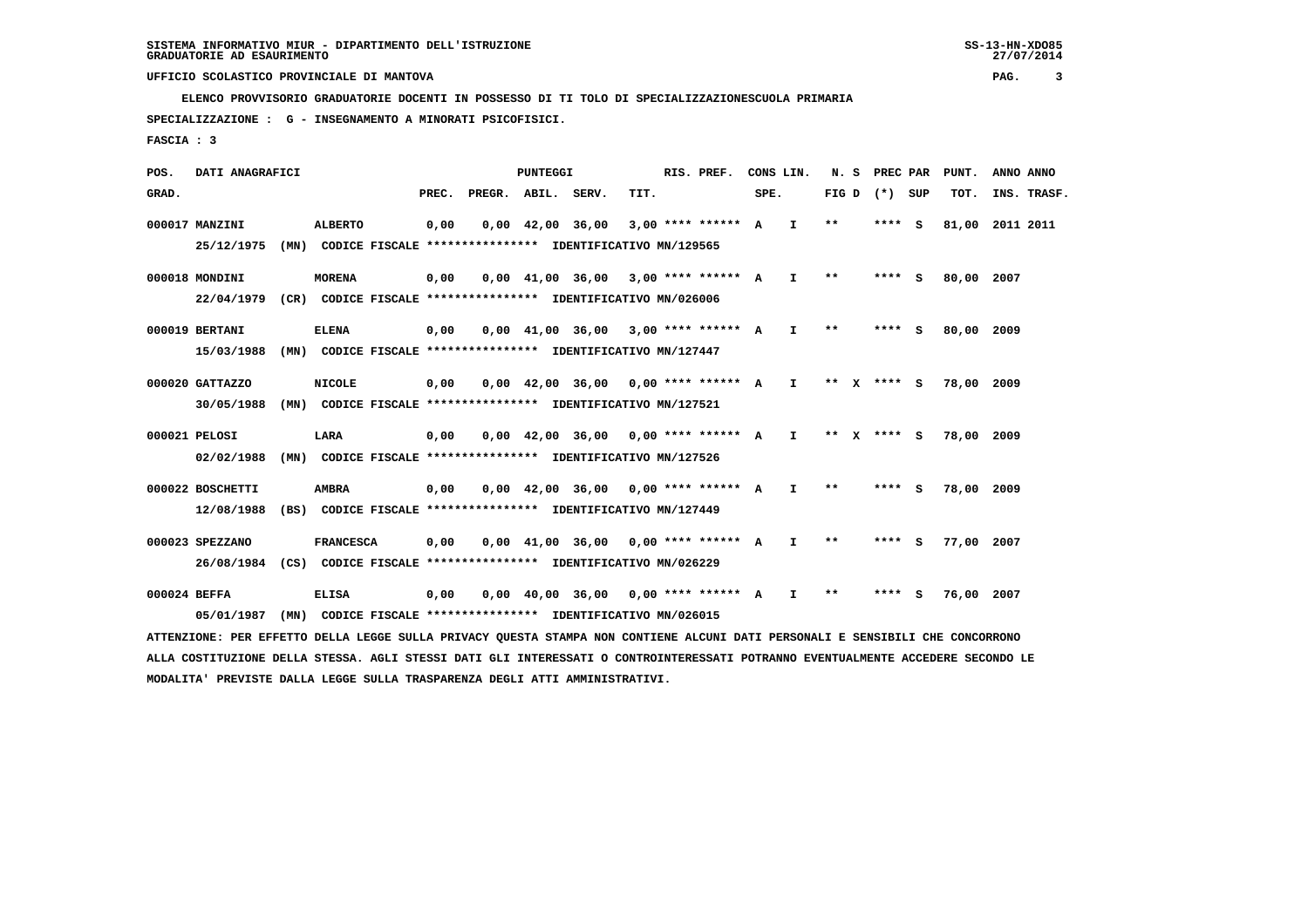**ELENCO PROVVISORIO GRADUATORIE DOCENTI IN POSSESSO DI TI TOLO DI SPECIALIZZAZIONESCUOLA PRIMARIA**

 **18/05/1988 (PR) CODICE FISCALE \*\*\*\*\*\*\*\*\*\*\*\*\*\*\*\* IDENTIFICATIVO MN/127529**

 **SPECIALIZZAZIONE : G - INSEGNAMENTO A MINORATI PSICOFISICI.**

 **FASCIA : 3**

| POS.         | DATI ANAGRAFICI |      |                                                          |       |                    | PUNTEGGI                       |                                                                       |      | RIS. PREF.           |      | CONS LIN.    | N.S     | PREC PAR |     | PUNT. | ANNO ANNO   |  |
|--------------|-----------------|------|----------------------------------------------------------|-------|--------------------|--------------------------------|-----------------------------------------------------------------------|------|----------------------|------|--------------|---------|----------|-----|-------|-------------|--|
| GRAD.        |                 |      |                                                          | PREC. | PREGR. ABIL. SERV. |                                |                                                                       | TIT. |                      | SPE. |              | FIG D   | $(* )$   | SUP | TOT.  | INS. TRASF. |  |
|              | 000025 MIGLIORE |      | <b>CLARISSA</b>                                          | 0,00  |                    | $0.00 \quad 41.00 \quad 26.00$ |                                                                       |      | $3,00$ **** ****** A |      | I.           | $* *$   | ****     | - S | 70,00 | 2014 2014   |  |
|              | 11/09/1987      | (RG) | CODICE FISCALE **************** IDENTIFICATIVO MN/132279 |       |                    |                                |                                                                       |      |                      |      |              |         |          |     |       |             |  |
| 000026 MAZZA |                 |      | <b>FILOMENA</b>                                          | 0,00  |                    |                                | 0,00 41,00 24,00                                                      |      | $3.00$ **** ****** A |      | $\mathbf{I}$ | $***$ X | $***$ S  |     | 68,00 | 2011 2011   |  |
|              | 20/10/1988      | (KR) | CODICE FISCALE **************** IDENTIFICATIVO MN/129849 |       |                    |                                |                                                                       |      |                      |      |              |         |          |     |       |             |  |
|              | 000027 PEZZALI  |      | LISA                                                     | 0,00  |                    |                                | $0.00 \quad 42.00 \quad 24.00 \quad 0.00 \quad *** \quad *** \quad A$ |      |                      |      | $\mathbf{I}$ | $**$    | ****     | -S  | 66,00 | 2009        |  |
|              | 03/05/1988      | (MN) | CODICE FISCALE **************** IDENTIFICATIVO MN/127527 |       |                    |                                |                                                                       |      |                      |      |              |         |          |     |       |             |  |
|              | 000028 CURTOSI  |      | <b>FRANCESCA</b>                                         | 0,00  |                    |                                | $0.00 \quad 41.00 \quad 24.00 \quad 0.00$ **** ****** A               |      |                      |      | I.           | **      | ****     | s   | 65,00 | 2007        |  |
|              | 04/07/1985      | (VV) | CODICE FISCALE **************** IDENTIFICATIVO MN/025901 |       |                    |                                |                                                                       |      |                      |      |              |         |          |     |       |             |  |
|              | 000029 IAMELE   |      | <b>SARA</b>                                              | 0,00  |                    |                                | $0.00$ 41.00 12.00 6.00 **** ****** A                                 |      |                      |      | I.           | $* *$   | ****     | - 5 | 59,00 | 2014 2014   |  |
|              | 01/10/1987      | (FG) | CODICE FISCALE **************** IDENTIFICATIVO MN/132272 |       |                    |                                |                                                                       |      |                      |      |              |         |          |     |       |             |  |
|              | 000030 GUALCO   |      | <b>IRENE</b>                                             | 0,00  |                    | $0,00 \quad 42,00 \quad 12,00$ |                                                                       |      | $3.00$ **** ****** A |      |              | $* *$   | ****     | - S | 57,00 | 2007        |  |
|              | 07/04/1976      | (IM) | CODICE FISCALE **************** IDENTIFICATIVO MN/025988 |       |                    |                                |                                                                       |      |                      |      |              |         |          |     |       |             |  |
|              | 000031 GHIRETTI |      | <b>ISABELLA</b>                                          | 0,00  |                    | $0,00 \quad 42,00 \quad 12,00$ |                                                                       |      | 0,00 **** ****** A   |      | T            | $* *$   | ****     | -S  | 54,00 | 2009        |  |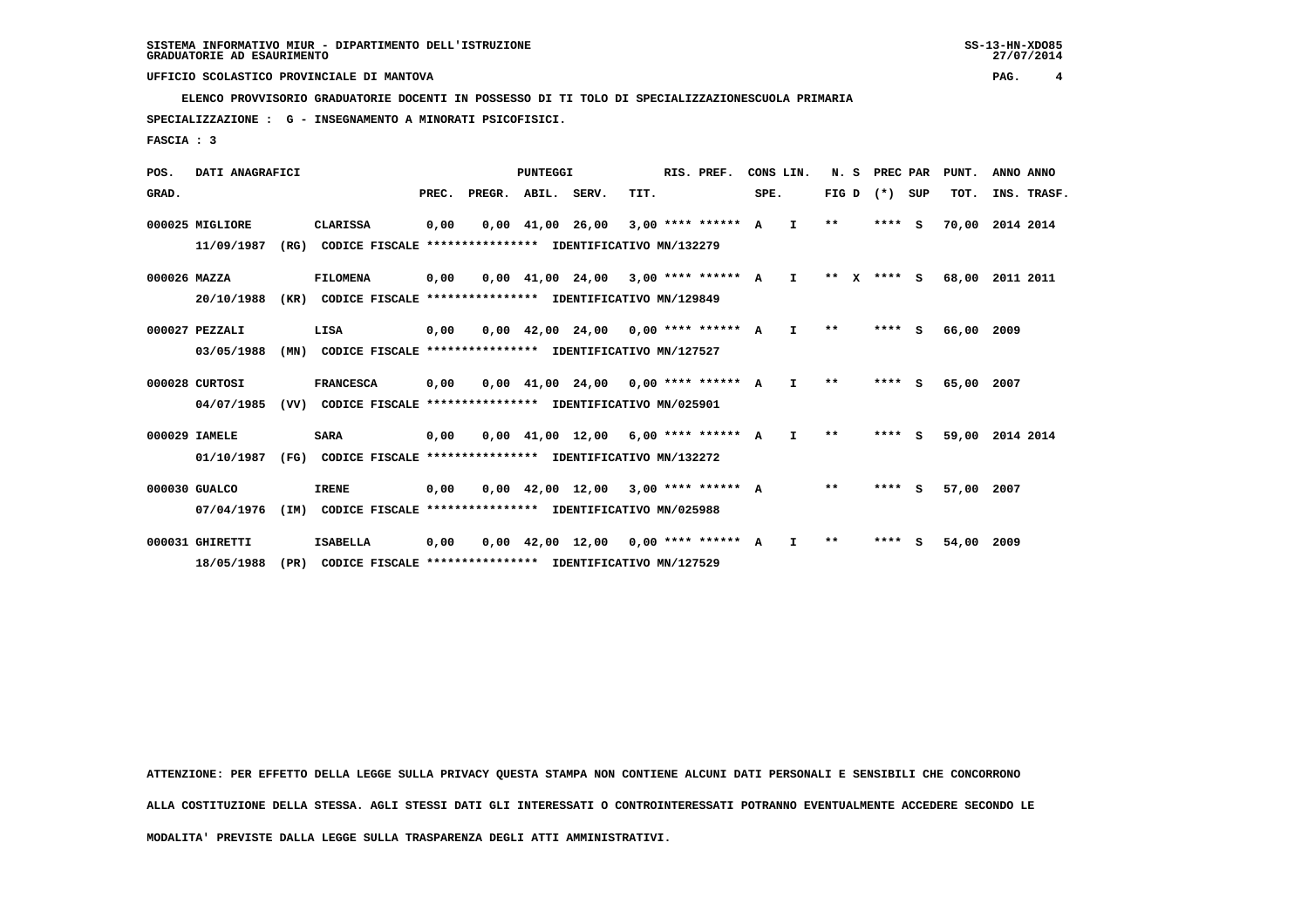| SISTEMA INFORMATIVO MIUR - DIPARTIMENTO DELL'ISTRUZIONE<br>GRADUATORIE AD ESAURIMENTO                         |  |  |          |  |  |            |           |      |          |       | $SS-13-HN-XDO85$<br>27/07/2014 |   |  |  |
|---------------------------------------------------------------------------------------------------------------|--|--|----------|--|--|------------|-----------|------|----------|-------|--------------------------------|---|--|--|
| UFFICIO SCOLASTICO PROVINCIALE DI MANTOVA                                                                     |  |  |          |  |  |            |           |      |          |       | PAG.                           | 5 |  |  |
| ELENCO PROVVISORIO GRADUATORIE DOCENTI IN POSSESSO DI TI TOLO DI SPECIALIZZAZIONESCUOLA PRIMARIA              |  |  |          |  |  |            |           |      |          |       |                                |   |  |  |
| SPECIALIZZAZIONE : G - INSEGNAMENTO A MINORATI PSICOFISICI.                                                   |  |  |          |  |  |            |           |      |          |       |                                |   |  |  |
| FASCIA : 4                                                                                                    |  |  |          |  |  |            |           |      |          |       |                                |   |  |  |
| DATI ANAGRAFICI<br>POS.                                                                                       |  |  | PUNTEGGI |  |  | RIS. PREF. | CONS LIN. | N. S | PREC PAR | PUNT. | ANNO ANNO                      |   |  |  |
| SUP<br>GRAD.<br>ABIL.<br>PREC.<br>PREGR.<br>SERV.<br>TIT.<br>SPE.<br>TOT.<br>INS.<br>FIG D<br>$(*)$<br>TRASF. |  |  |          |  |  |            |           |      |          |       |                                |   |  |  |

 **000032 CASTAGNA DARIA 0,00 12,00 42,00 24,00 0,00 \*\*\*\* \*\*\*\*\*\* A \*\* \*\*\*\* S 78,00 2012**

 **01/08/1984 (BS) CODICE FISCALE \*\*\*\*\*\*\*\*\*\*\*\*\*\*\*\* IDENTIFICATIVO MN/129925**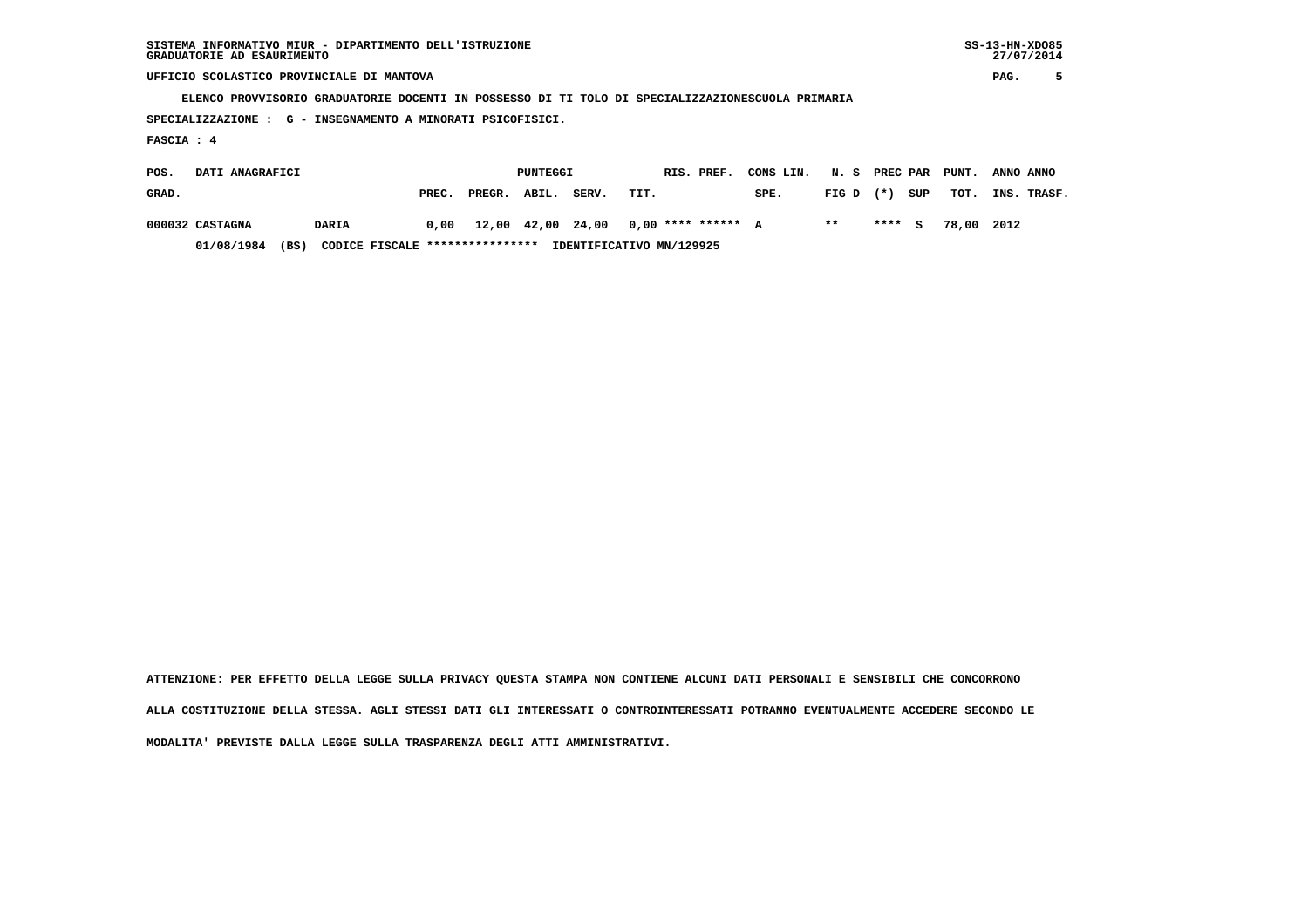**ELENCO PROVVISORIO GRADUATORIE DOCENTI IN POSSESSO DI TI TOLO DI SPECIALIZZAZIONESCUOLA PRIMARIA**

 **SPECIALIZZAZIONE : H - INSEGNAMENTO A MINORATI DELLA VISTA.**

 **FASCIA : 3**

 **POS. DATI ANAGRAFICI PUNTEGGI RIS. PREF. CONS LIN. N. S PREC PAR PUNT. ANNO ANNO**GRAD. **PREGRADE SERVEGE SERVE SERVE SPEREGE SPEREGALES SPEREGALES SPEREGALES SPEREGALES SPEREGALES SUP TOT. INS. TRASF. 000001 GAMEN VERONICA 0,00 24,00 42,00 34,00 6,00 \*\*\*\* \*\*\*\*\*\* A I \*\* \*\*\*\* S 106,00 2014 2014 18/03/1984 (NA) CODICE FISCALE \*\*\*\*\*\*\*\*\*\*\*\*\*\*\*\* IDENTIFICATIVO MN/132249 000002 GALBATO GATTO ORIETTA 0,00 22,00 41,00 36,00 6,00 \*\*\*\* \*\*\*\*\*\* A I \*\* \*\*\*\* S 105,00 2009 25/02/1978 (CT) CODICE FISCALE \*\*\*\*\*\*\*\*\*\*\*\*\*\*\*\* IDENTIFICATIVO MN/127517 000003 ALIBERTI ANNALISA 0,00 18,00 42,00 36,00 4,00 \*\*\*\* \*\*\*\*\*\* A I \*\* \*\*\*\* S 100,00 2014 2014 03/04/1986 (SA) CODICE FISCALE \*\*\*\*\*\*\*\*\*\*\*\*\*\*\*\* IDENTIFICATIVO MN/132057 000004 CAMELI SILVIA 0,00 12,00 42,00 36,00 9,00 \*\*\*\* \*\*\*\*\*\* A I \*\* \*\*\*\* S 99,00 2011 2011 14/08/1987 (AP) CODICE FISCALE \*\*\*\*\*\*\*\*\*\*\*\*\*\*\*\* IDENTIFICATIVO MN/129710 000005 CARDONE PALMA 0,00 12,00 41,00 36,00 9,00 \*\*\*\* \*\*\*\*\*\* A I \*\* \*\*\*\* S 98,00 2011 2011 21/08/1979 (BA) CODICE FISCALE \*\*\*\*\*\*\*\*\*\*\*\*\*\*\*\* IDENTIFICATIVO MN/129523 000006 ARDUINI ALICE 0,00 12,00 42,00 36,00 3,00 \*\*\*\* \*\*\*\*\*\* A I \*\* \*\*\*\* S 93,00 2007 03/10/1986 (BS) CODICE FISCALE \*\*\*\*\*\*\*\*\*\*\*\*\*\*\*\* IDENTIFICATIVO MN/025867 000007 GIORDANO MAURIZIO 0,00 15,00 40,00 32,00 6,00 \*\*\*\* \*\*\*\*\*\* A I \*\* \*\*\*\* S 93,00 2014 2014 17/05/1977 (SA) CODICE FISCALE \*\*\*\*\*\*\*\*\*\*\*\*\*\*\*\* IDENTIFICATIVO MN/132252 000008 SCANSANI ILARIA 0,00 12,00 42,00 36,00 0,00 \*\*\*\* \*\*\*\*\*\* A I \*\* \*\*\*\* S 90,00 2007 06/08/1986 (MN) CODICE FISCALE \*\*\*\*\*\*\*\*\*\*\*\*\*\*\*\* IDENTIFICATIVO MN/026035**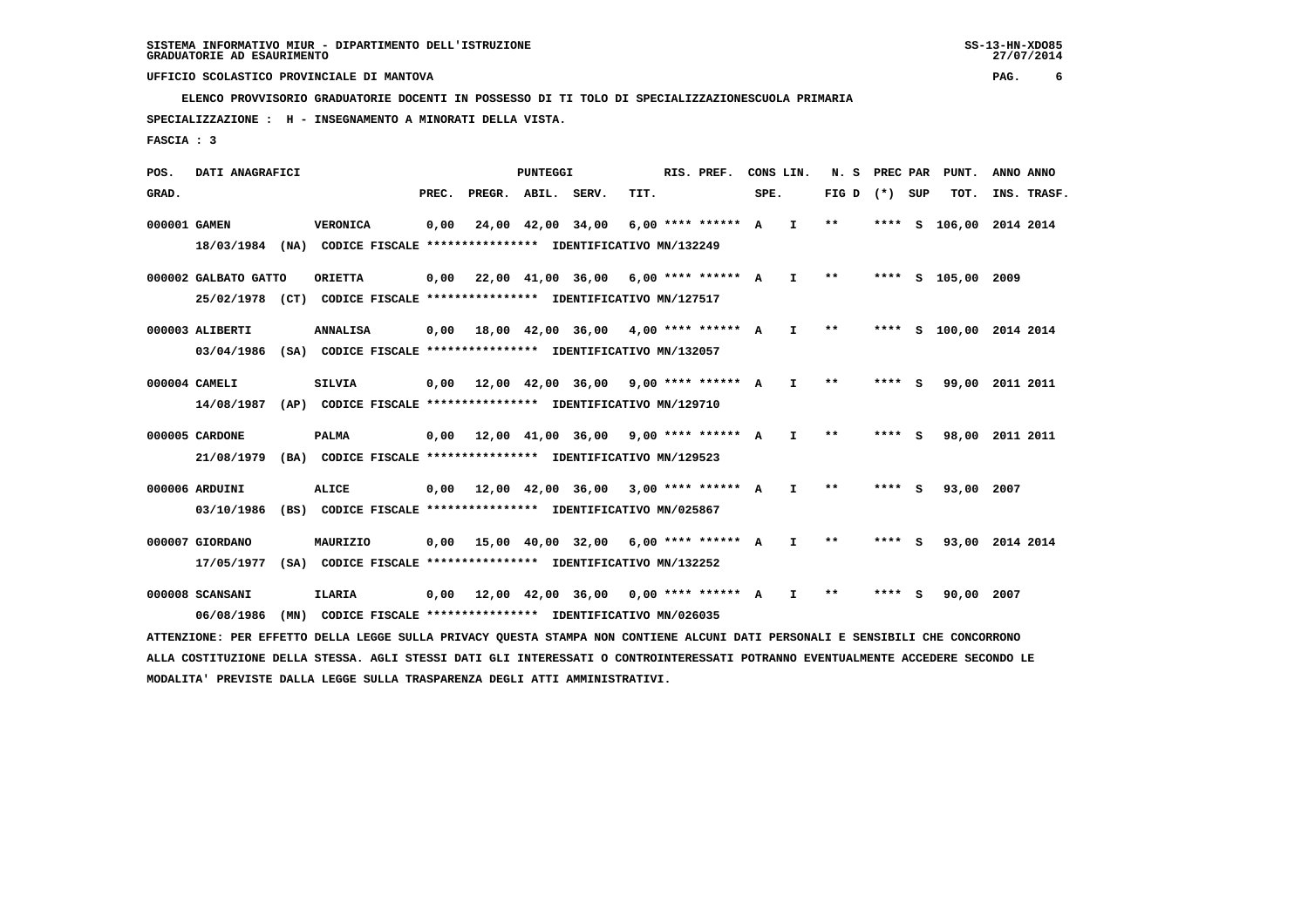**ELENCO PROVVISORIO GRADUATORIE DOCENTI IN POSSESSO DI TI TOLO DI SPECIALIZZAZIONESCUOLA PRIMARIA**

 **SPECIALIZZAZIONE : H - INSEGNAMENTO A MINORATI DELLA VISTA.**

 **FASCIA : 3**

 **POS. DATI ANAGRAFICI PUNTEGGI RIS. PREF. CONS LIN. N. S PREC PAR PUNT. ANNO ANNO**GRAD. **PREGRADE SERVEGE SERVE SERVE SPEREGE SPEREGALES SPEREGALES SPEREGALES SPEREGALES SPEREGALES SUP TOT. INS. TRASF. 000009 MARRA GIOVANNA 0,00 0,00 42,00 36,00 9,00 \*\*\*\* \*\*\*\*\*\* A I \*\* \*\*\*\* S 87,00 2007 12/11/1982 (RC) CODICE FISCALE \*\*\*\*\*\*\*\*\*\*\*\*\*\*\*\* IDENTIFICATIVO MN/026180 000010 ALESSI ILENJA RITA 0,00 2,00 40,00 36,00 9,00 \*\*\*\* \*\*\*\*\*\* A I \*\* X \*\*\*\* S 87,00 2011 2011 04/07/1980 (CL) CODICE FISCALE \*\*\*\*\*\*\*\*\*\*\*\*\*\*\*\* IDENTIFICATIVO MN/129662 000011 MARCHESELLI GRETA 0,00 8,00 42,00 36,00 0,00 \*\*\*\* \*\*\*\*\*\* A I \*\* \*\*\*\* S 86,00 2009 26/09/1987 (RE) CODICE FISCALE \*\*\*\*\*\*\*\*\*\*\*\*\*\*\*\* IDENTIFICATIVO MN/127516 000012 GIACOMAZZI SILVIA 0,00 7,00 42,00 36,00 0,00 \*\*\*\* \*\*\*\*\*\* A I \*\* \*\*\*\* S 85,00 2007 23/03/1987 (MN) CODICE FISCALE \*\*\*\*\*\*\*\*\*\*\*\*\*\*\*\* IDENTIFICATIVO MN/025853 000013 PELLADONI ROSSELLA 0,00 0,00 42,00 36,00 6,00 \*\*\*\* \*\*\*\*\*\* A I \*\* X \*\*\*\* S 84,00 2009 11/04/1988 (MN) CODICE FISCALE \*\*\*\*\*\*\*\*\*\*\*\*\*\*\*\* IDENTIFICATIVO MN/127525 000014 CAPPUCCIO SERENA VERONI 0,00 0,00 41,00 36,00 6,00 \*\*\*\* \*\*\*\*\*\* A I \*\* \*\*\*\* S 83,00 2007 05/12/1987 (CS) CODICE FISCALE \*\*\*\*\*\*\*\*\*\*\*\*\*\*\*\* IDENTIFICATIVO MN/025847 000015 QUARATINO PASQUALE 0,00 0,00 40,00 36,00 6,00 \*\*\*\* \*\*\*\*\*\* A I \*\* \*\*\*\* S 82,00 2011 2011 15/11/1986 (PZ) CODICE FISCALE \*\*\*\*\*\*\*\*\*\*\*\*\*\*\*\* IDENTIFICATIVO MN/129562 000016 TADIELLO ELISABETTA 0,00 0,00 42,00 36,00 3,00 \*\*\*\* \*\*\*\*\*\* A I \*\* \*\*\*\* S 81,00 2009**

 **04/01/1988 (MN) CODICE FISCALE \*\*\*\*\*\*\*\*\*\*\*\*\*\*\*\* IDENTIFICATIVO MN/127537 ATTENZIONE: PER EFFETTO DELLA LEGGE SULLA PRIVACY QUESTA STAMPA NON CONTIENE ALCUNI DATI PERSONALI E SENSIBILI CHE CONCORRONO ALLA COSTITUZIONE DELLA STESSA. AGLI STESSI DATI GLI INTERESSATI O CONTROINTERESSATI POTRANNO EVENTUALMENTE ACCEDERE SECONDO LE**

 **MODALITA' PREVISTE DALLA LEGGE SULLA TRASPARENZA DEGLI ATTI AMMINISTRATIVI.**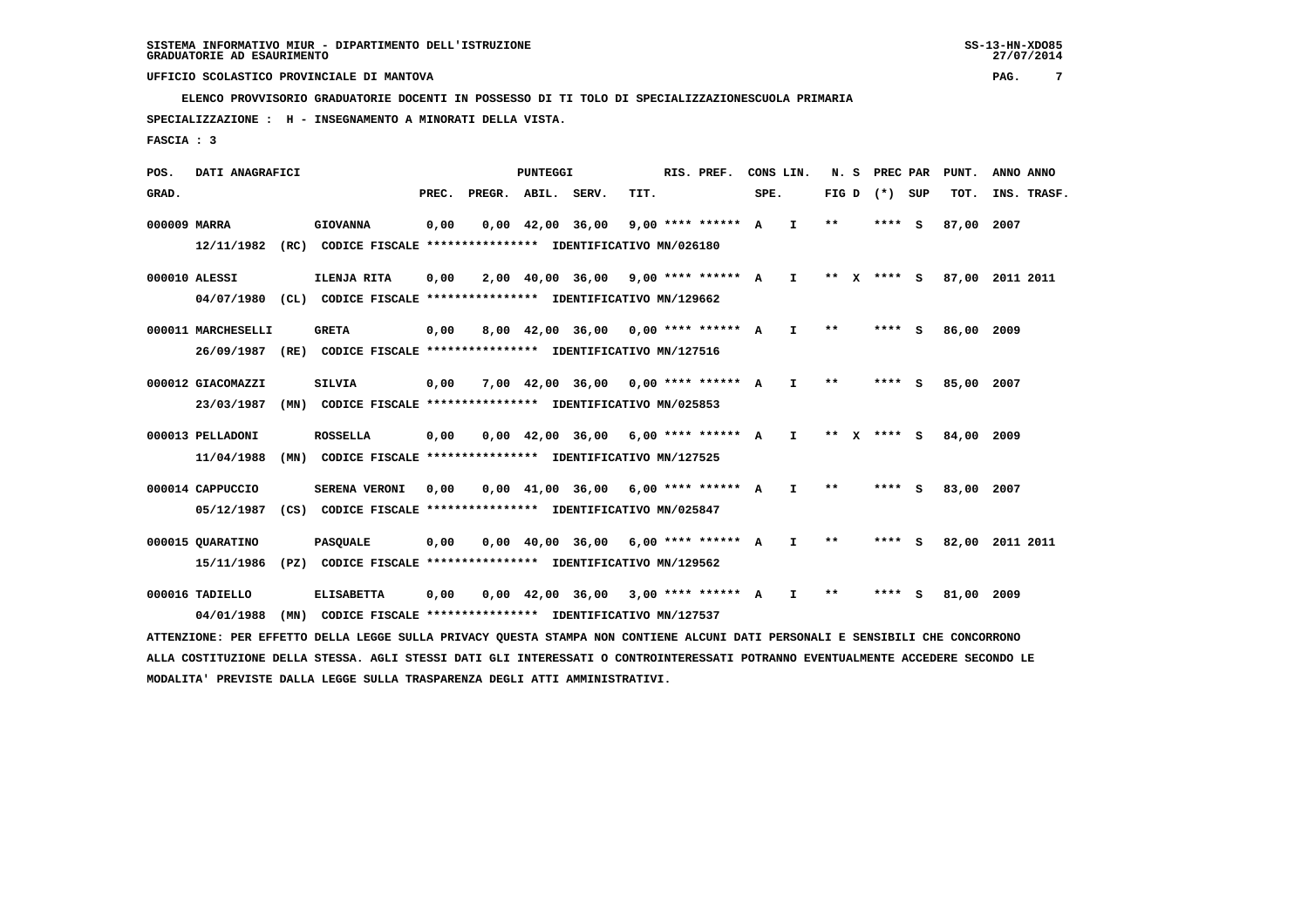**ELENCO PROVVISORIO GRADUATORIE DOCENTI IN POSSESSO DI TI TOLO DI SPECIALIZZAZIONESCUOLA PRIMARIA**

 **SPECIALIZZAZIONE : H - INSEGNAMENTO A MINORATI DELLA VISTA.**

 **FASCIA : 3**

 **POS. DATI ANAGRAFICI PUNTEGGI RIS. PREF. CONS LIN. N. S PREC PAR PUNT. ANNO ANNO**GRAD. **PREGRADE SERVEGE SERVE SERVE SPEREGE SPEREGALES SPEREGALES SPEREGALES SPEREGALES SPEREGALES SUP TOT. INS. TRASF. 000017 MANZINI ALBERTO 0,00 0,00 42,00 36,00 3,00 \*\*\*\* \*\*\*\*\*\* A I \*\* \*\*\*\* S 81,00 2011 2011 25/12/1975 (MN) CODICE FISCALE \*\*\*\*\*\*\*\*\*\*\*\*\*\*\*\* IDENTIFICATIVO MN/129565 000018 MONDINI MORENA 0,00 0,00 41,00 36,00 3,00 \*\*\*\* \*\*\*\*\*\* A I \*\* \*\*\*\* S 80,00 2007 22/04/1979 (CR) CODICE FISCALE \*\*\*\*\*\*\*\*\*\*\*\*\*\*\*\* IDENTIFICATIVO MN/026006 000019 BERTANI ELENA 0,00 0,00 41,00 36,00 3,00 \*\*\*\* \*\*\*\*\*\* A I \*\* \*\*\*\* S 80,00 2009 15/03/1988 (MN) CODICE FISCALE \*\*\*\*\*\*\*\*\*\*\*\*\*\*\*\* IDENTIFICATIVO MN/127447 000020 GATTAZZO NICOLE 0,00 0,00 42,00 36,00 0,00 \*\*\*\* \*\*\*\*\*\* A I \*\* X \*\*\*\* S 78,00 2009 30/05/1988 (MN) CODICE FISCALE \*\*\*\*\*\*\*\*\*\*\*\*\*\*\*\* IDENTIFICATIVO MN/127521 000021 PELOSI LARA 0,00 0,00 42,00 36,00 0,00 \*\*\*\* \*\*\*\*\*\* A I \*\* X \*\*\*\* S 78,00 2009 02/02/1988 (MN) CODICE FISCALE \*\*\*\*\*\*\*\*\*\*\*\*\*\*\*\* IDENTIFICATIVO MN/127526 000022 BOSCHETTI AMBRA 0,00 0,00 42,00 36,00 0,00 \*\*\*\* \*\*\*\*\*\* A I \*\* \*\*\*\* S 78,00 2009 12/08/1988 (BS) CODICE FISCALE \*\*\*\*\*\*\*\*\*\*\*\*\*\*\*\* IDENTIFICATIVO MN/127449 000023 SPEZZANO FRANCESCA 0,00 0,00 41,00 36,00 0,00 \*\*\*\* \*\*\*\*\*\* A I \*\* \*\*\*\* S 77,00 2007 26/08/1984 (CS) CODICE FISCALE \*\*\*\*\*\*\*\*\*\*\*\*\*\*\*\* IDENTIFICATIVO MN/026229 000024 BEFFA ELISA 0,00 0,00 40,00 36,00 0,00 \*\*\*\* \*\*\*\*\*\* A I \*\* \*\*\*\* S 76,00 2007 05/01/1987 (MN) CODICE FISCALE \*\*\*\*\*\*\*\*\*\*\*\*\*\*\*\* IDENTIFICATIVO MN/026015**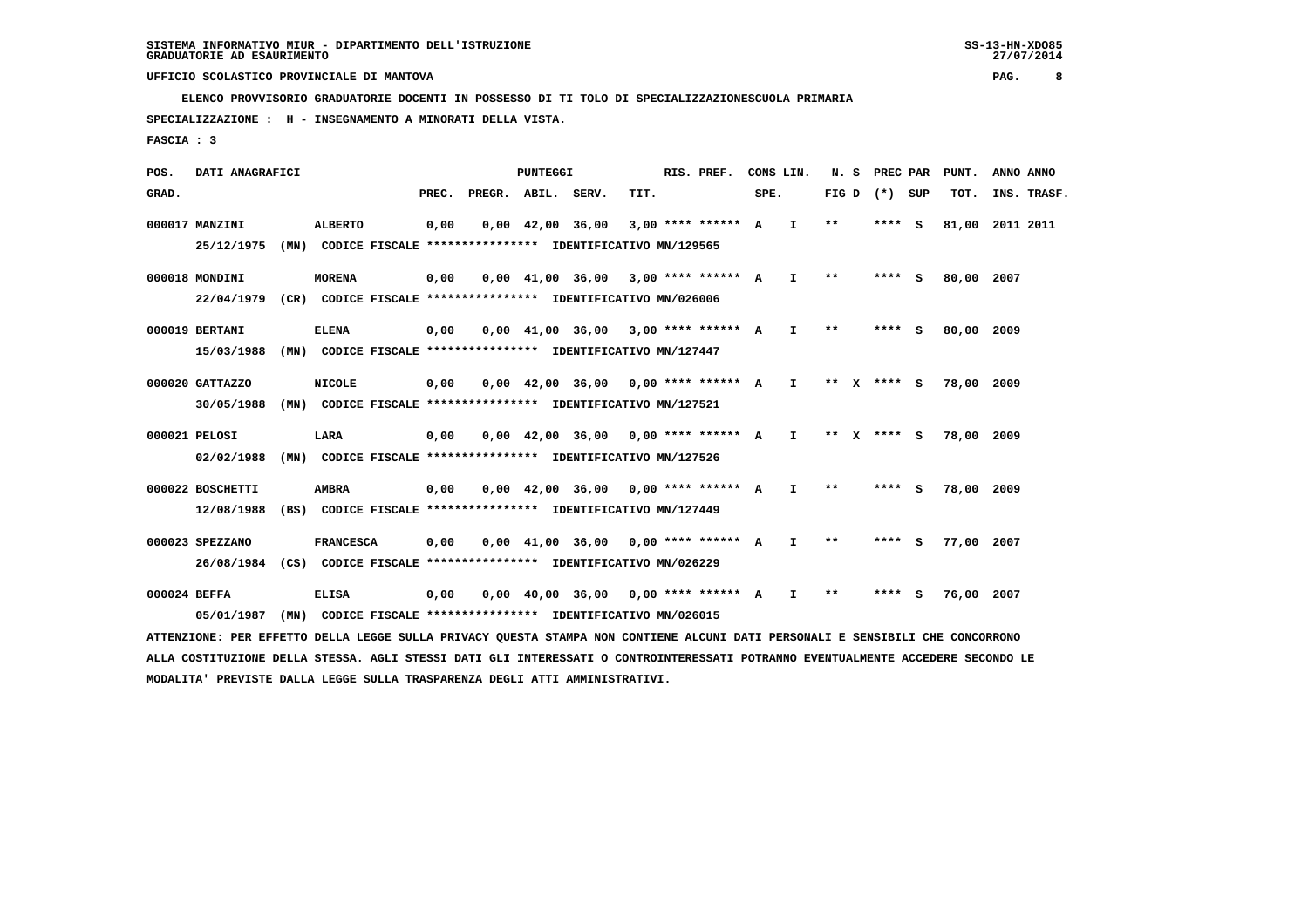**ELENCO PROVVISORIO GRADUATORIE DOCENTI IN POSSESSO DI TI TOLO DI SPECIALIZZAZIONESCUOLA PRIMARIA**

 **18/05/1988 (PR) CODICE FISCALE \*\*\*\*\*\*\*\*\*\*\*\*\*\*\*\* IDENTIFICATIVO MN/127529**

 **SPECIALIZZAZIONE : H - INSEGNAMENTO A MINORATI DELLA VISTA.**

 **FASCIA : 3**

| POS.         | DATI ANAGRAFICI |      |                                                          |       |                    | PUNTEGGI                       |                                                                       |      | RIS. PREF.           |      | CONS LIN.    | N.S     | PREC PAR |     | PUNT. | ANNO ANNO   |  |
|--------------|-----------------|------|----------------------------------------------------------|-------|--------------------|--------------------------------|-----------------------------------------------------------------------|------|----------------------|------|--------------|---------|----------|-----|-------|-------------|--|
| GRAD.        |                 |      |                                                          | PREC. | PREGR. ABIL. SERV. |                                |                                                                       | TIT. |                      | SPE. |              | FIG D   | $(* )$   | SUP | TOT.  | INS. TRASF. |  |
|              | 000025 MIGLIORE |      | <b>CLARISSA</b>                                          | 0,00  |                    | $0.00 \quad 41.00 \quad 26.00$ |                                                                       |      | $3,00$ **** ****** A |      | I.           | $* *$   | ****     | - S | 70,00 | 2014 2014   |  |
|              | 11/09/1987      | (RG) | CODICE FISCALE **************** IDENTIFICATIVO MN/132279 |       |                    |                                |                                                                       |      |                      |      |              |         |          |     |       |             |  |
| 000026 MAZZA |                 |      | <b>FILOMENA</b>                                          | 0,00  |                    |                                | 0,00 41,00 24,00                                                      |      | $3.00$ **** ****** A |      | $\mathbf{I}$ | $***$ X | $***$ S  |     | 68,00 | 2011 2011   |  |
|              | 20/10/1988      | (KR) | CODICE FISCALE **************** IDENTIFICATIVO MN/129849 |       |                    |                                |                                                                       |      |                      |      |              |         |          |     |       |             |  |
|              | 000027 PEZZALI  |      | LISA                                                     | 0,00  |                    |                                | $0.00 \quad 42.00 \quad 24.00 \quad 0.00 \quad *** \quad *** \quad A$ |      |                      |      | $\mathbf{I}$ | $**$    | ****     | -S  | 66,00 | 2009        |  |
|              | 03/05/1988      | (MN) | CODICE FISCALE **************** IDENTIFICATIVO MN/127527 |       |                    |                                |                                                                       |      |                      |      |              |         |          |     |       |             |  |
|              | 000028 CURTOSI  |      | <b>FRANCESCA</b>                                         | 0,00  |                    |                                | $0.00 \quad 41.00 \quad 24.00 \quad 0.00$ **** ****** A               |      |                      |      | I.           | **      | ****     | s   | 65,00 | 2007        |  |
|              | 04/07/1985      | (VV) | CODICE FISCALE **************** IDENTIFICATIVO MN/025901 |       |                    |                                |                                                                       |      |                      |      |              |         |          |     |       |             |  |
|              | 000029 IAMELE   |      | <b>SARA</b>                                              | 0,00  |                    |                                | $0.00$ 41.00 12.00 6.00 **** ****** A                                 |      |                      |      | I.           | $* *$   | ****     | - 5 | 59,00 | 2014 2014   |  |
|              | 01/10/1987      | (FG) | CODICE FISCALE **************** IDENTIFICATIVO MN/132272 |       |                    |                                |                                                                       |      |                      |      |              |         |          |     |       |             |  |
|              | 000030 GUALCO   |      | <b>IRENE</b>                                             | 0,00  |                    | $0,00 \quad 42,00 \quad 12,00$ |                                                                       |      | $3.00$ **** ****** A |      |              | $* *$   | ****     | - S | 57,00 | 2007        |  |
|              | 07/04/1976      | (IM) | CODICE FISCALE **************** IDENTIFICATIVO MN/025988 |       |                    |                                |                                                                       |      |                      |      |              |         |          |     |       |             |  |
|              | 000031 GHIRETTI |      | <b>ISABELLA</b>                                          | 0,00  |                    | $0,00 \quad 42,00 \quad 12,00$ |                                                                       |      | 0,00 **** ****** A   |      | T            | $* *$   | ****     | -S  | 54,00 | 2009        |  |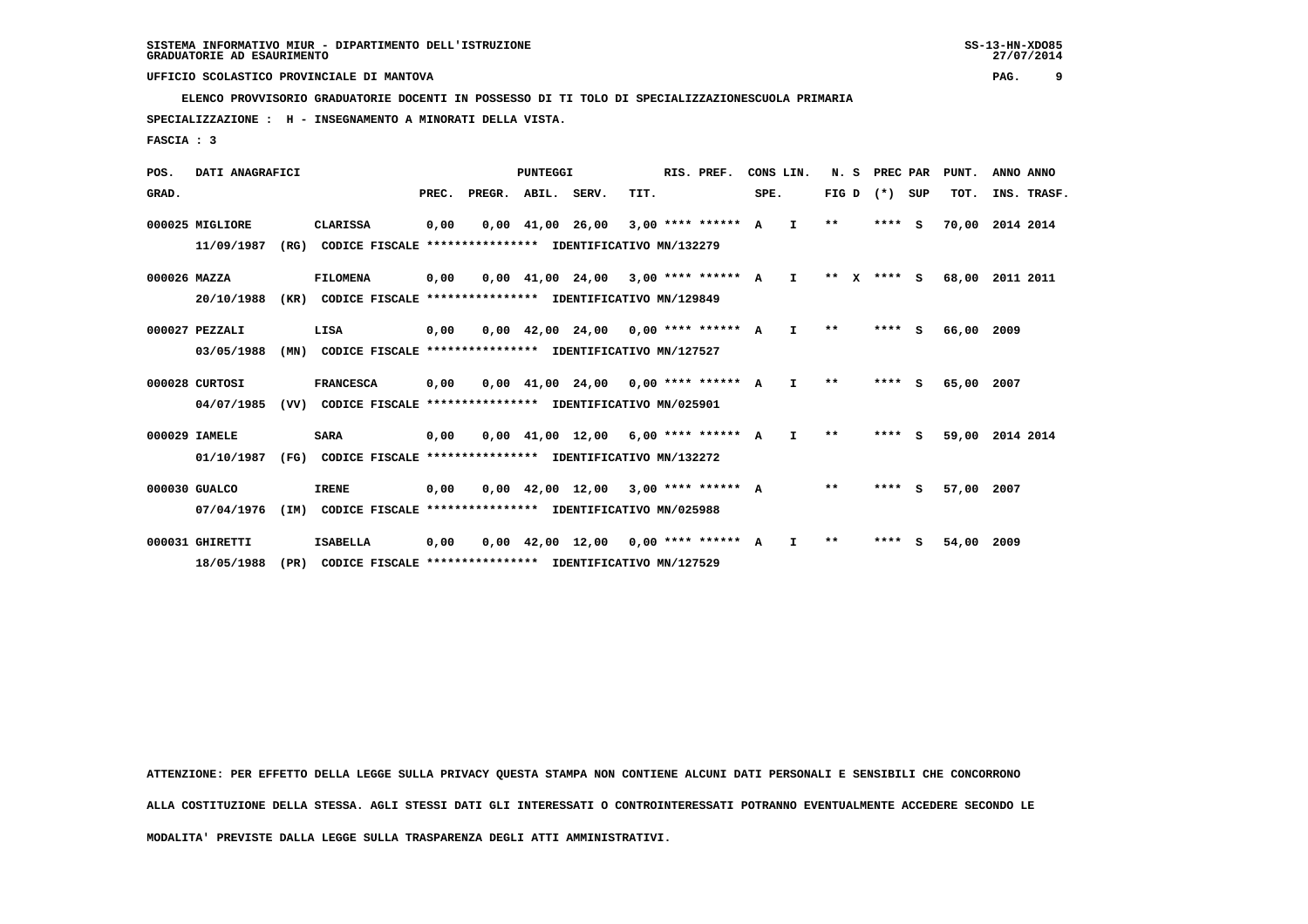|                                                                                                  | $SS-13-HN-XDO85$<br>SISTEMA INFORMATIVO MIUR - DIPARTIMENTO DELL'ISTRUZIONE<br>27/07/2014<br>GRADUATORIE AD ESAURIMENTO |       |        |                   |       |      |  |                      |           |       |               |     |       |             |    |
|--------------------------------------------------------------------------------------------------|-------------------------------------------------------------------------------------------------------------------------|-------|--------|-------------------|-------|------|--|----------------------|-----------|-------|---------------|-----|-------|-------------|----|
| UFFICIO SCOLASTICO PROVINCIALE DI MANTOVA                                                        |                                                                                                                         |       |        |                   |       |      |  |                      |           |       |               |     |       | PAG.        | 10 |
| ELENCO PROVVISORIO GRADUATORIE DOCENTI IN POSSESSO DI TI TOLO DI SPECIALIZZAZIONESCUOLA PRIMARIA |                                                                                                                         |       |        |                   |       |      |  |                      |           |       |               |     |       |             |    |
| SPECIALIZZAZIONE : H - INSEGNAMENTO A MINORATI DELLA VISTA.                                      |                                                                                                                         |       |        |                   |       |      |  |                      |           |       |               |     |       |             |    |
| FASCIA: 4                                                                                        |                                                                                                                         |       |        |                   |       |      |  |                      |           |       |               |     |       |             |    |
| DATI ANAGRAFICI<br>POS.                                                                          |                                                                                                                         |       |        | PUNTEGGI          |       |      |  | RIS. PREF.           | CONS LIN. |       | N. S PREC PAR |     | PUNT. | ANNO ANNO   |    |
| GRAD.                                                                                            |                                                                                                                         | PREC. | PREGR. | ABIL.             | SERV. | TIT. |  |                      | SPE.      | FIG D | $(* )$        | SUP | тот.  | INS. TRASF. |    |
| 000032 CASTAGNA                                                                                  | <b>DARIA</b>                                                                                                            | 0.00  |        | 12,00 42,00 24,00 |       |      |  | $0.00$ **** ****** A |           | $* *$ | **** S        |     | 78,00 | 2012        |    |

 **01/08/1984 (BS) CODICE FISCALE \*\*\*\*\*\*\*\*\*\*\*\*\*\*\*\* IDENTIFICATIVO MN/129925**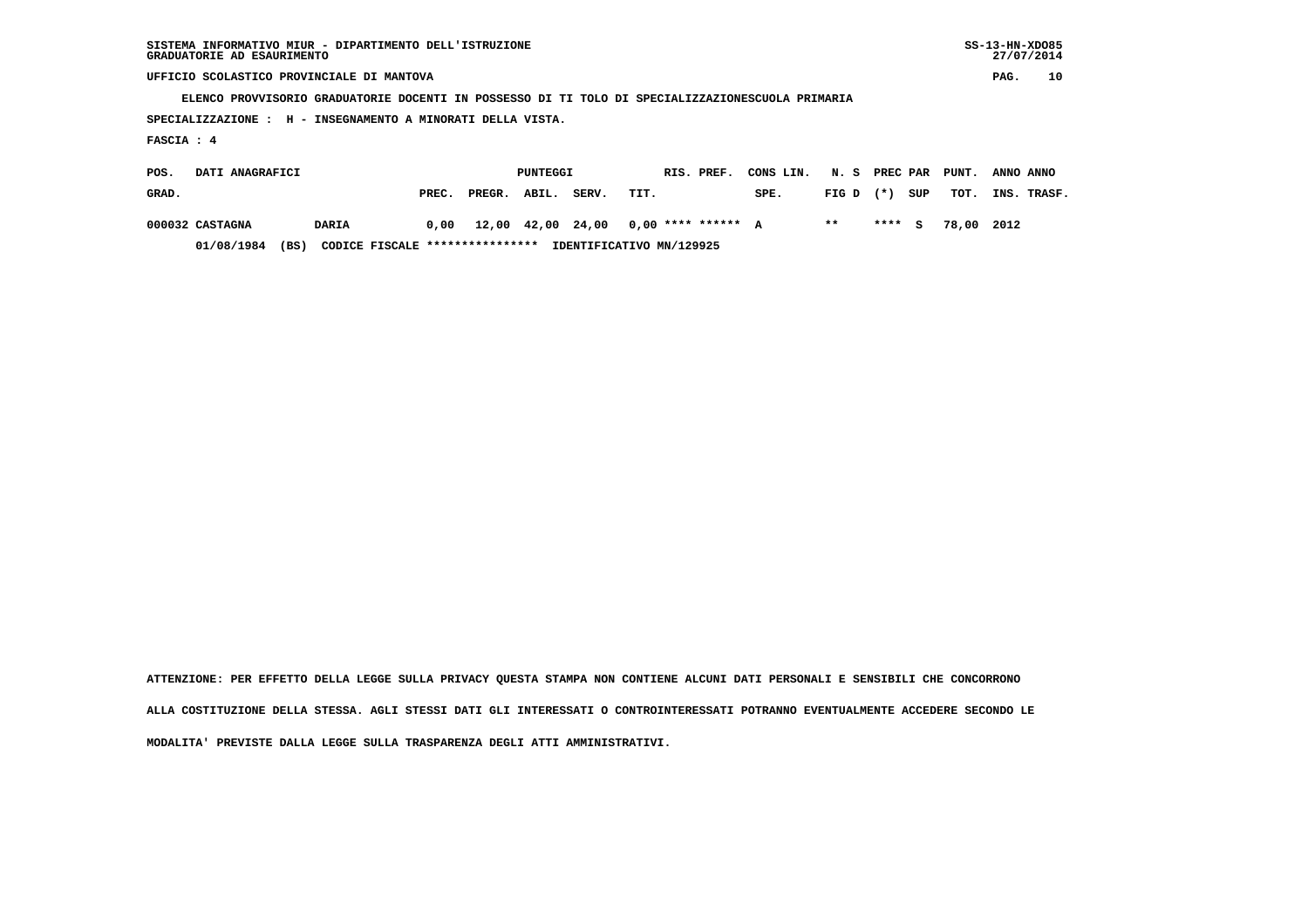**ELENCO PROVVISORIO GRADUATORIE DOCENTI IN POSSESSO DI TI TOLO DI SPECIALIZZAZIONESCUOLA PRIMARIA**

 **SPECIALIZZAZIONE : I - INSEGNAMENTO A MINORATI DELL'UDITO.**

 **FASCIA : 3**

 **POS. DATI ANAGRAFICI PUNTEGGI RIS. PREF. CONS LIN. N. S PREC PAR PUNT. ANNO ANNO**GRAD. **PREGRADE SERVEGE SERVE SERVE SPEREGE SPEREGALES SPEREGALES SPEREGALES SPEREGALES SPEREGALES SUP TOT. INS. TRASF. 000001 GAMEN VERONICA 0,00 24,00 42,00 34,00 6,00 \*\*\*\* \*\*\*\*\*\* A I \*\* \*\*\*\* S 106,00 2014 2014 18/03/1984 (NA) CODICE FISCALE \*\*\*\*\*\*\*\*\*\*\*\*\*\*\*\* IDENTIFICATIVO MN/132249 000002 GALBATO GATTO ORIETTA 0,00 22,00 41,00 36,00 6,00 \*\*\*\* \*\*\*\*\*\* A I \*\* \*\*\*\* S 105,00 2009 25/02/1978 (CT) CODICE FISCALE \*\*\*\*\*\*\*\*\*\*\*\*\*\*\*\* IDENTIFICATIVO MN/127517 000003 ALIBERTI ANNALISA 0,00 18,00 42,00 36,00 4,00 \*\*\*\* \*\*\*\*\*\* A I \*\* \*\*\*\* S 100,00 2014 2014 03/04/1986 (SA) CODICE FISCALE \*\*\*\*\*\*\*\*\*\*\*\*\*\*\*\* IDENTIFICATIVO MN/132057 000004 CAMELI SILVIA 0,00 12,00 42,00 36,00 9,00 \*\*\*\* \*\*\*\*\*\* A I \*\* \*\*\*\* S 99,00 2011 2011 14/08/1987 (AP) CODICE FISCALE \*\*\*\*\*\*\*\*\*\*\*\*\*\*\*\* IDENTIFICATIVO MN/129710 000005 CARDONE PALMA 0,00 12,00 41,00 36,00 9,00 \*\*\*\* \*\*\*\*\*\* A I \*\* \*\*\*\* S 98,00 2011 2011 21/08/1979 (BA) CODICE FISCALE \*\*\*\*\*\*\*\*\*\*\*\*\*\*\*\* IDENTIFICATIVO MN/129523 000006 ARDUINI ALICE 0,00 12,00 42,00 36,00 3,00 \*\*\*\* \*\*\*\*\*\* A I \*\* \*\*\*\* S 93,00 2007 03/10/1986 (BS) CODICE FISCALE \*\*\*\*\*\*\*\*\*\*\*\*\*\*\*\* IDENTIFICATIVO MN/025867 000007 GIORDANO MAURIZIO 0,00 15,00 40,00 32,00 6,00 \*\*\*\* \*\*\*\*\*\* A I \*\* \*\*\*\* S 93,00 2014 2014 17/05/1977 (SA) CODICE FISCALE \*\*\*\*\*\*\*\*\*\*\*\*\*\*\*\* IDENTIFICATIVO MN/132252 000008 SCANSANI ILARIA 0,00 12,00 42,00 36,00 0,00 \*\*\*\* \*\*\*\*\*\* A I \*\* \*\*\*\* S 90,00 2007 06/08/1986 (MN) CODICE FISCALE \*\*\*\*\*\*\*\*\*\*\*\*\*\*\*\* IDENTIFICATIVO MN/026035**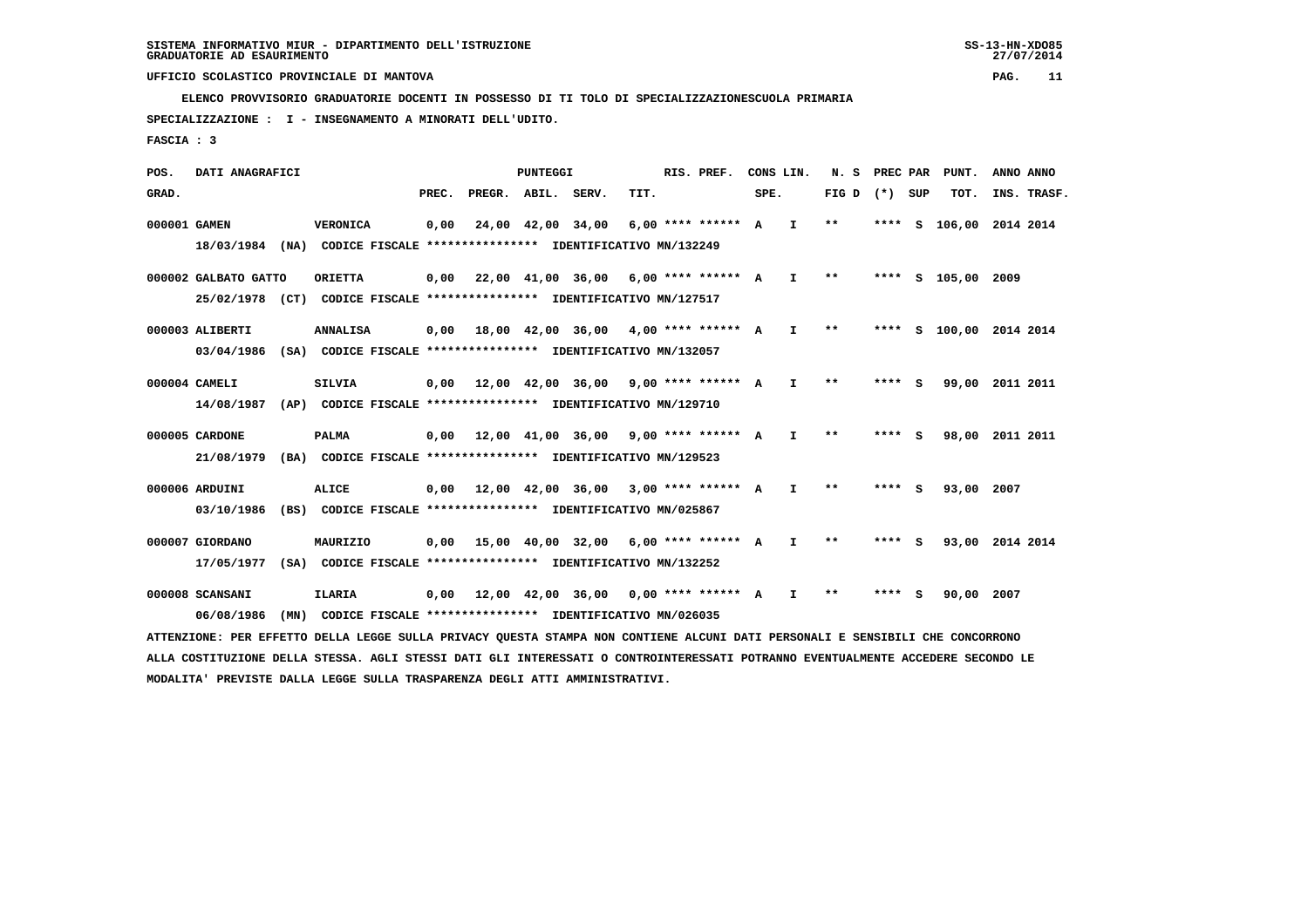**ELENCO PROVVISORIO GRADUATORIE DOCENTI IN POSSESSO DI TI TOLO DI SPECIALIZZAZIONESCUOLA PRIMARIA**

 **SPECIALIZZAZIONE : I - INSEGNAMENTO A MINORATI DELL'UDITO.**

 **FASCIA : 3**

 **POS. DATI ANAGRAFICI PUNTEGGI RIS. PREF. CONS LIN. N. S PREC PAR PUNT. ANNO ANNO**GRAD. **PREGRADE SERVEGE SERVE SERVE SPEREGE SPEREGALES SPEREGALES SPEREGALES SPEREGALES SPEREGALES SUP TOT. INS. TRASF. 000009 MARRA GIOVANNA 0,00 0,00 42,00 36,00 9,00 \*\*\*\* \*\*\*\*\*\* A I \*\* \*\*\*\* S 87,00 2007 12/11/1982 (RC) CODICE FISCALE \*\*\*\*\*\*\*\*\*\*\*\*\*\*\*\* IDENTIFICATIVO MN/026180 000010 ALESSI ILENJA RITA 0,00 2,00 40,00 36,00 9,00 \*\*\*\* \*\*\*\*\*\* A I \*\* X \*\*\*\* S 87,00 2011 2011 04/07/1980 (CL) CODICE FISCALE \*\*\*\*\*\*\*\*\*\*\*\*\*\*\*\* IDENTIFICATIVO MN/129662 000011 MARCHESELLI GRETA 0,00 8,00 42,00 36,00 0,00 \*\*\*\* \*\*\*\*\*\* A I \*\* \*\*\*\* S 86,00 2009 26/09/1987 (RE) CODICE FISCALE \*\*\*\*\*\*\*\*\*\*\*\*\*\*\*\* IDENTIFICATIVO MN/127516 000012 GIACOMAZZI SILVIA 0,00 7,00 42,00 36,00 0,00 \*\*\*\* \*\*\*\*\*\* A I \*\* \*\*\*\* S 85,00 2007 23/03/1987 (MN) CODICE FISCALE \*\*\*\*\*\*\*\*\*\*\*\*\*\*\*\* IDENTIFICATIVO MN/025853 000013 PELLADONI ROSSELLA 0,00 0,00 42,00 36,00 6,00 \*\*\*\* \*\*\*\*\*\* A I \*\* X \*\*\*\* S 84,00 2009 11/04/1988 (MN) CODICE FISCALE \*\*\*\*\*\*\*\*\*\*\*\*\*\*\*\* IDENTIFICATIVO MN/127525 000014 CAPPUCCIO SERENA VERONI 0,00 0,00 41,00 36,00 6,00 \*\*\*\* \*\*\*\*\*\* A I \*\* \*\*\*\* S 83,00 2007 05/12/1987 (CS) CODICE FISCALE \*\*\*\*\*\*\*\*\*\*\*\*\*\*\*\* IDENTIFICATIVO MN/025847 000015 QUARATINO PASQUALE 0,00 0,00 40,00 36,00 6,00 \*\*\*\* \*\*\*\*\*\* A I \*\* \*\*\*\* S 82,00 2011 2011 15/11/1986 (PZ) CODICE FISCALE \*\*\*\*\*\*\*\*\*\*\*\*\*\*\*\* IDENTIFICATIVO MN/129562**

 **000016 TADIELLO ELISABETTA 0,00 0,00 42,00 36,00 3,00 \*\*\*\* \*\*\*\*\*\* A I \*\* \*\*\*\* S 81,00 2009 04/01/1988 (MN) CODICE FISCALE \*\*\*\*\*\*\*\*\*\*\*\*\*\*\*\* IDENTIFICATIVO MN/127537**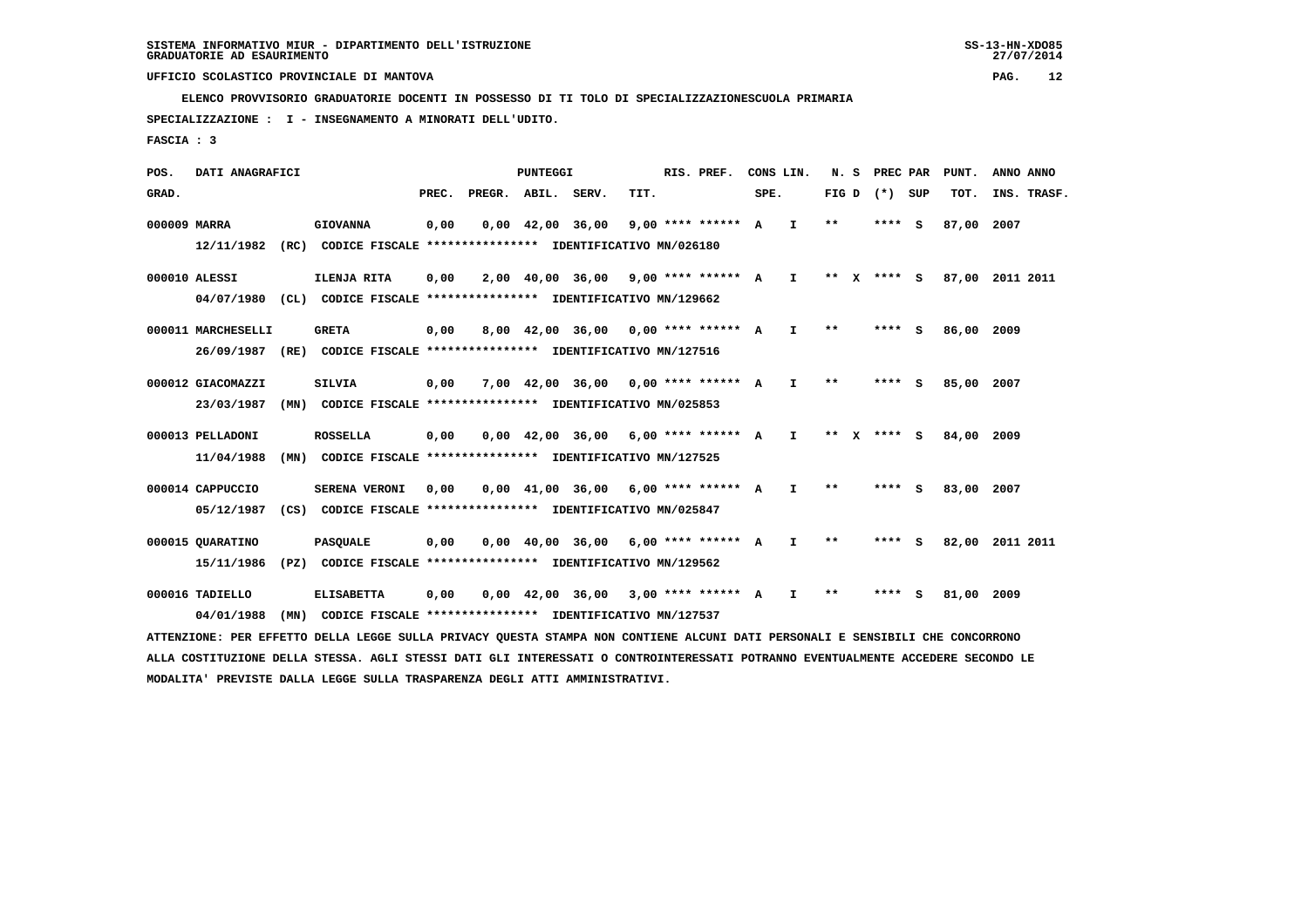**ELENCO PROVVISORIO GRADUATORIE DOCENTI IN POSSESSO DI TI TOLO DI SPECIALIZZAZIONESCUOLA PRIMARIA**

 **SPECIALIZZAZIONE : I - INSEGNAMENTO A MINORATI DELL'UDITO.**

 **FASCIA : 3**

 **POS. DATI ANAGRAFICI PUNTEGGI RIS. PREF. CONS LIN. N. S PREC PAR PUNT. ANNO ANNO**GRAD. **PREGRADE SERVEGE SERVE SERVE SPEREGE SPEREGALES SPEREGALES SPEREGALES SPEREGALES SPEREGALES SUP TOT. INS. TRASF. 000017 MANZINI ALBERTO 0,00 0,00 42,00 36,00 3,00 \*\*\*\* \*\*\*\*\*\* A I \*\* \*\*\*\* S 81,00 2011 2011 25/12/1975 (MN) CODICE FISCALE \*\*\*\*\*\*\*\*\*\*\*\*\*\*\*\* IDENTIFICATIVO MN/129565 000018 MONDINI MORENA 0,00 0,00 41,00 36,00 3,00 \*\*\*\* \*\*\*\*\*\* A I \*\* \*\*\*\* S 80,00 2007 22/04/1979 (CR) CODICE FISCALE \*\*\*\*\*\*\*\*\*\*\*\*\*\*\*\* IDENTIFICATIVO MN/026006 000019 BERTANI ELENA 0,00 0,00 41,00 36,00 3,00 \*\*\*\* \*\*\*\*\*\* A I \*\* \*\*\*\* S 80,00 2009 15/03/1988 (MN) CODICE FISCALE \*\*\*\*\*\*\*\*\*\*\*\*\*\*\*\* IDENTIFICATIVO MN/127447 000020 GATTAZZO NICOLE 0,00 0,00 42,00 36,00 0,00 \*\*\*\* \*\*\*\*\*\* A I \*\* X \*\*\*\* S 78,00 2009 30/05/1988 (MN) CODICE FISCALE \*\*\*\*\*\*\*\*\*\*\*\*\*\*\*\* IDENTIFICATIVO MN/127521 000021 PELOSI LARA 0,00 0,00 42,00 36,00 0,00 \*\*\*\* \*\*\*\*\*\* A I \*\* X \*\*\*\* S 78,00 2009 02/02/1988 (MN) CODICE FISCALE \*\*\*\*\*\*\*\*\*\*\*\*\*\*\*\* IDENTIFICATIVO MN/127526 000022 BOSCHETTI AMBRA 0,00 0,00 42,00 36,00 0,00 \*\*\*\* \*\*\*\*\*\* A I \*\* \*\*\*\* S 78,00 2009 12/08/1988 (BS) CODICE FISCALE \*\*\*\*\*\*\*\*\*\*\*\*\*\*\*\* IDENTIFICATIVO MN/127449 000023 SPEZZANO FRANCESCA 0,00 0,00 41,00 36,00 0,00 \*\*\*\* \*\*\*\*\*\* A I \*\* \*\*\*\* S 77,00 2007 26/08/1984 (CS) CODICE FISCALE \*\*\*\*\*\*\*\*\*\*\*\*\*\*\*\* IDENTIFICATIVO MN/026229 000024 BEFFA ELISA 0,00 0,00 40,00 36,00 0,00 \*\*\*\* \*\*\*\*\*\* A I \*\* \*\*\*\* S 76,00 2007 05/01/1987 (MN) CODICE FISCALE \*\*\*\*\*\*\*\*\*\*\*\*\*\*\*\* IDENTIFICATIVO MN/026015**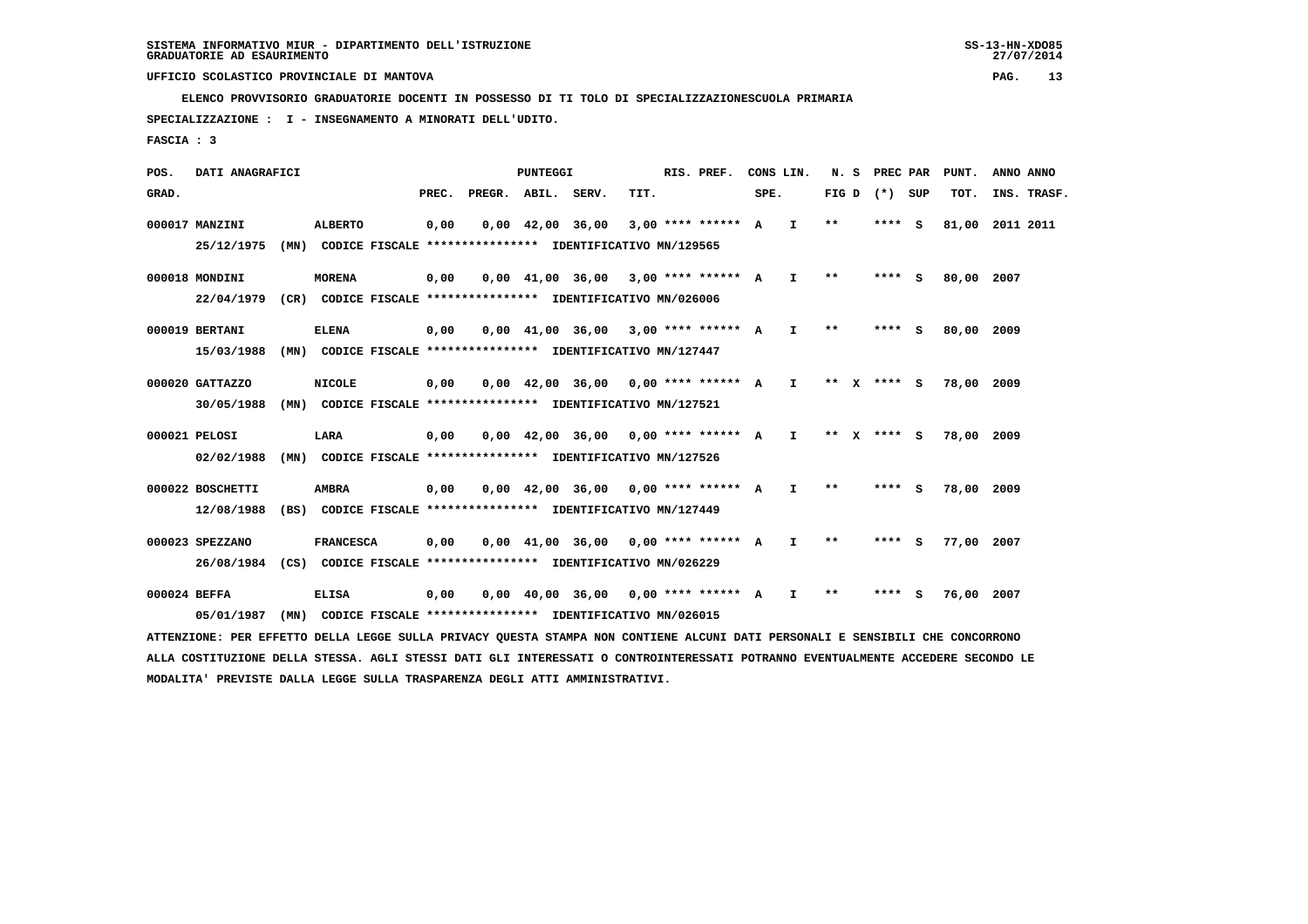**ELENCO PROVVISORIO GRADUATORIE DOCENTI IN POSSESSO DI TI TOLO DI SPECIALIZZAZIONESCUOLA PRIMARIA**

 **SPECIALIZZAZIONE : I - INSEGNAMENTO A MINORATI DELL'UDITO.**

 **FASCIA : 3**

| POS.         | DATI ANAGRAFICI |      |                                                          |       |                    | <b>PUNTEGGI</b>                |                                                                |      | RIS. PREF.           |      | CONS LIN.    | N.S     | PREC PAR |          | PUNT. | ANNO ANNO   |
|--------------|-----------------|------|----------------------------------------------------------|-------|--------------------|--------------------------------|----------------------------------------------------------------|------|----------------------|------|--------------|---------|----------|----------|-------|-------------|
| GRAD.        |                 |      |                                                          | PREC. | PREGR. ABIL. SERV. |                                |                                                                | TIT. |                      | SPE. |              | FIG D   | $(* )$   | SUP      | TOT.  | INS. TRASF. |
|              | 000025 MIGLIORE |      | CLARISSA                                                 | 0,00  |                    | $0,00 \quad 41,00 \quad 26,00$ |                                                                |      | $3,00$ **** ****** A |      | $\mathbf{I}$ | $**$    | ****     | - S      | 70,00 | 2014 2014   |
|              | 11/09/1987      | (RG) | CODICE FISCALE **************** IDENTIFICATIVO MN/132279 |       |                    |                                |                                                                |      |                      |      |              |         |          |          |       |             |
| 000026 MAZZA |                 |      | <b>FILOMENA</b>                                          | 0,00  |                    |                                | $0,00$ 41,00 24,00 3,00 **** ****** A I                        |      |                      |      |              | $***$ X | $***$ S  |          | 68,00 | 2011 2011   |
|              | 20/10/1988      | (KR) | CODICE FISCALE **************** IDENTIFICATIVO MN/129849 |       |                    |                                |                                                                |      |                      |      |              |         |          |          |       |             |
|              | 000027 PEZZALI  |      | LISA                                                     | 0,00  |                    |                                | $0.00$ 42.00 24.00 0.00 **** ****** A                          |      |                      |      | $\mathbf{I}$ | $* *$   | ****     | s        | 66,00 | 2009        |
|              | 03/05/1988      | (MN) | CODICE FISCALE **************** IDENTIFICATIVO MN/127527 |       |                    |                                |                                                                |      |                      |      |              |         |          |          |       |             |
|              | 000028 CURTOSI  |      | <b>FRANCESCA</b>                                         | 0,00  |                    |                                | $0.00 \quad 41.00 \quad 24.00 \quad 0.00 \quad *** \quad ***}$ |      |                      |      | I.           | **      | ****     | S.       | 65,00 | 2007        |
|              | 04/07/1985      | (VV) | CODICE FISCALE **************** IDENTIFICATIVO MN/025901 |       |                    |                                |                                                                |      |                      |      |              |         |          |          |       |             |
|              | 000029 IAMELE   |      | <b>SARA</b>                                              | 0,00  |                    | $0.00 \quad 41.00 \quad 12.00$ |                                                                |      | $6.00*********$ A    |      | I.           | $* *$   | ****     | <b>S</b> | 59,00 | 2014 2014   |
|              | 01/10/1987      | (FG) | CODICE FISCALE **************** IDENTIFICATIVO MN/132272 |       |                    |                                |                                                                |      |                      |      |              |         |          |          |       |             |
|              | 000030 GUALCO   |      | <b>IRENE</b>                                             | 0,00  |                    | $0,00 \quad 42,00 \quad 12,00$ |                                                                |      | $3.00$ **** ****** A |      |              | $**$    | ****     | - 5      | 57,00 | 2007        |
|              | 07/04/1976      | (IM) | CODICE FISCALE **************** IDENTIFICATIVO MN/025988 |       |                    |                                |                                                                |      |                      |      |              |         |          |          |       |             |
|              | 000031 GHIRETTI |      | <b>ISABELLA</b>                                          | 0,00  |                    |                                | $0,00$ 42,00 12,00 0,00 **** ****** A                          |      |                      |      | T            | $* *$   | ****     | S.       | 54,00 | 2009        |

 **18/05/1988 (PR) CODICE FISCALE \*\*\*\*\*\*\*\*\*\*\*\*\*\*\*\* IDENTIFICATIVO MN/127529**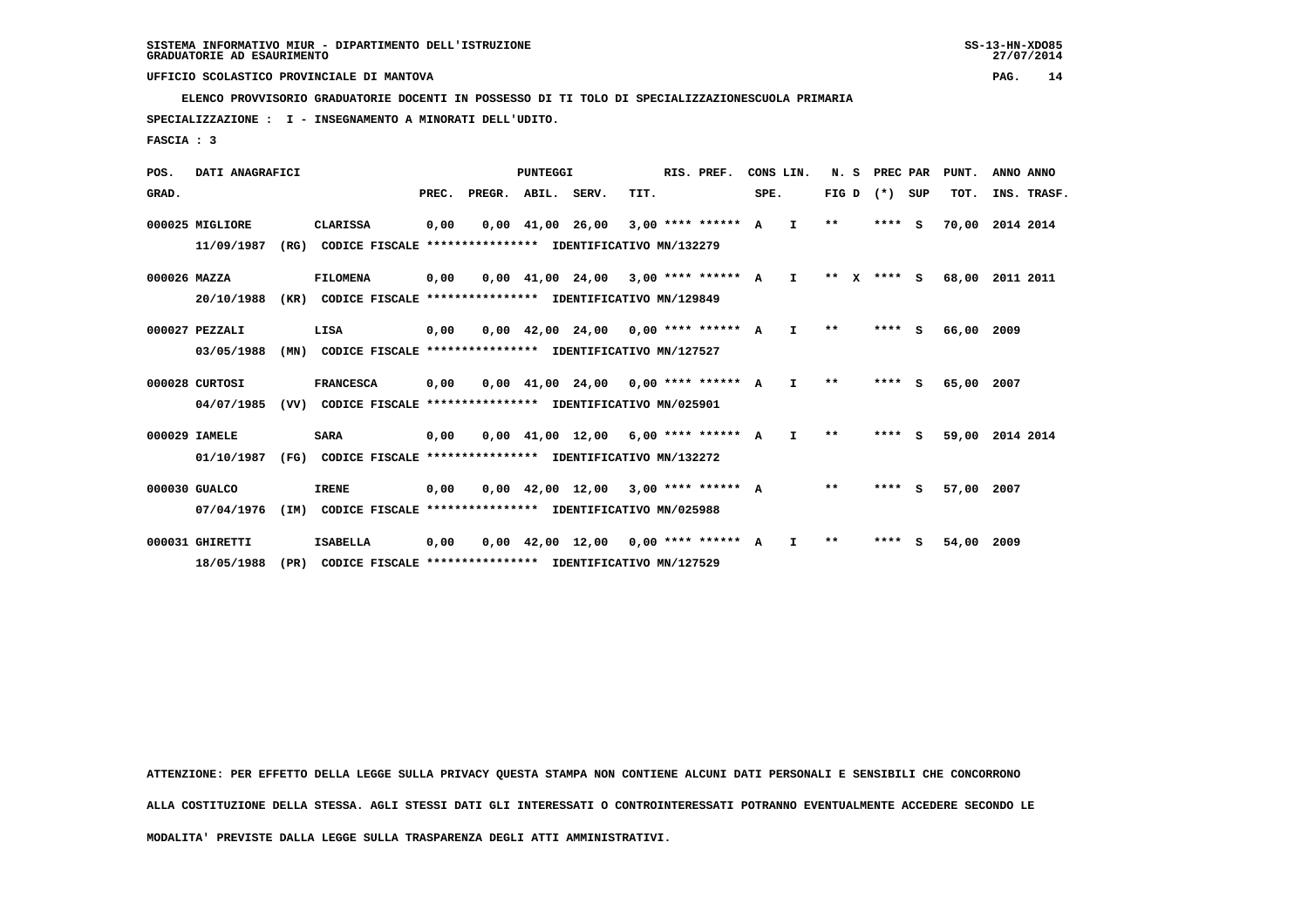|                                                                                                  |              |       |        | $SS-13-HN-XDO85$<br>SISTEMA INFORMATIVO MIUR - DIPARTIMENTO DELL'ISTRUZIONE<br>GRADUATORIE AD ESAURIMENTO |       |      |  |                      |           |       |          |     |       |           |        |  |  |  |
|--------------------------------------------------------------------------------------------------|--------------|-------|--------|-----------------------------------------------------------------------------------------------------------|-------|------|--|----------------------|-----------|-------|----------|-----|-------|-----------|--------|--|--|--|
| UFFICIO SCOLASTICO PROVINCIALE DI MANTOVA                                                        |              |       |        |                                                                                                           |       |      |  |                      |           |       |          |     |       | PAG.      | 15     |  |  |  |
| ELENCO PROVVISORIO GRADUATORIE DOCENTI IN POSSESSO DI TI TOLO DI SPECIALIZZAZIONESCUOLA PRIMARIA |              |       |        |                                                                                                           |       |      |  |                      |           |       |          |     |       |           |        |  |  |  |
| SPECIALIZZAZIONE : I - INSEGNAMENTO A MINORATI DELL'UDITO.                                       |              |       |        |                                                                                                           |       |      |  |                      |           |       |          |     |       |           |        |  |  |  |
| FASCIA : 4                                                                                       |              |       |        |                                                                                                           |       |      |  |                      |           |       |          |     |       |           |        |  |  |  |
| DATI ANAGRAFICI<br>POS.                                                                          |              |       |        | PUNTEGGI                                                                                                  |       |      |  | RIS. PREF.           | CONS LIN. | N. S  | PREC PAR |     | PUNT. | ANNO ANNO |        |  |  |  |
| GRAD.                                                                                            |              | PREC. | PREGR. | ABIL.                                                                                                     | SERV. | TIT. |  |                      | SPE.      | FIG D | $(* )$   | SUP | TOT.  | INS.      | TRASF. |  |  |  |
| 000032 CASTAGNA                                                                                  | <b>DARIA</b> | 0,00  |        | 12,00 42,00 24,00                                                                                         |       |      |  | $0.00$ **** ****** A |           | $***$ | $***$ S  |     | 78,00 | 2012      |        |  |  |  |

 **01/08/1984 (BS) CODICE FISCALE \*\*\*\*\*\*\*\*\*\*\*\*\*\*\*\* IDENTIFICATIVO MN/129925**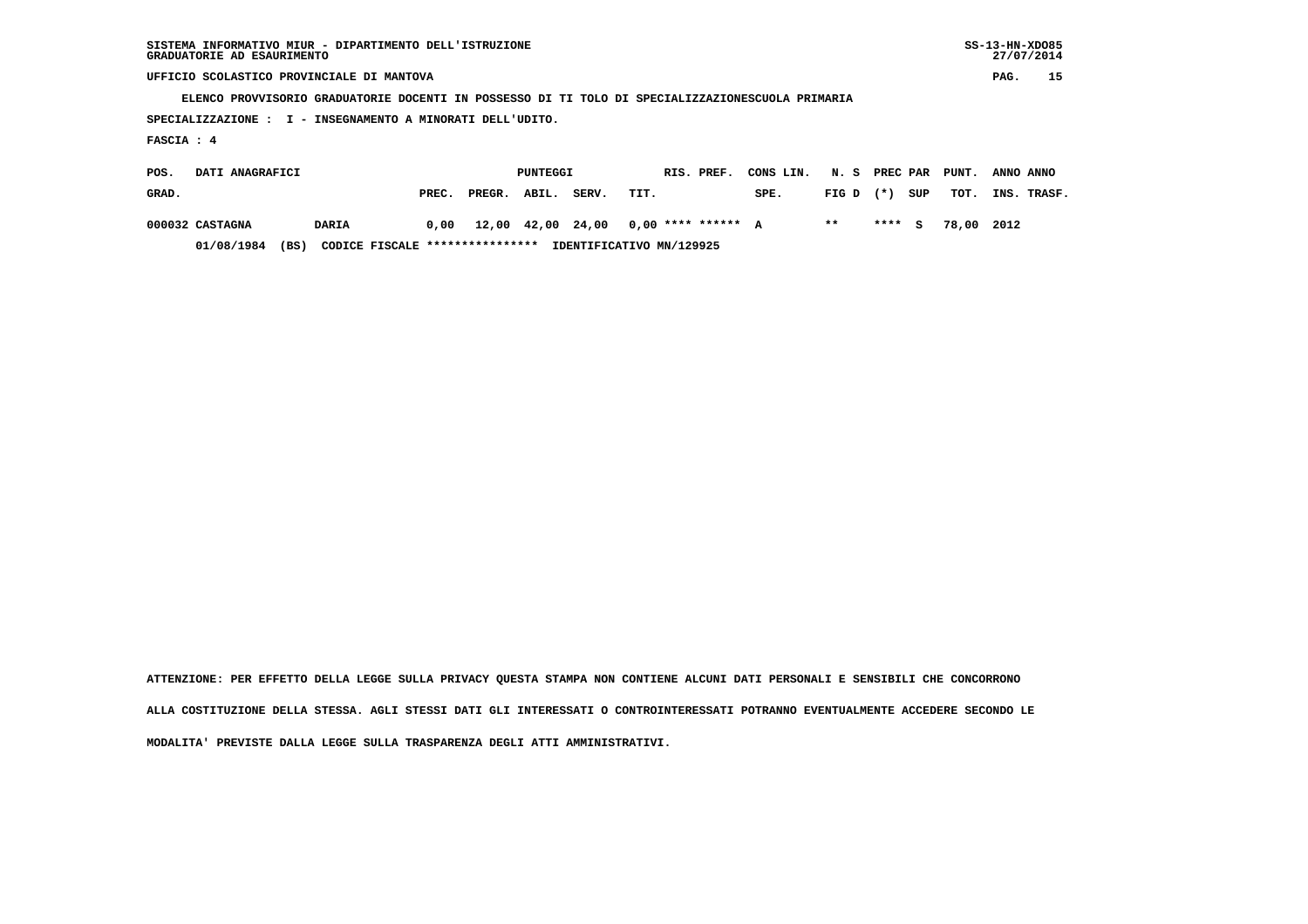**ELENCO PROVVISORIO GRADUATORIE DOCENTI IN POSSESSO DI TI TOLO DI SPECIALIZZAZIONESCUOLA PRIMARIA**

 **SPECIALIZZAZIONE : K - INSEGNAMENTO A INDIRIZZO DIFFERENZIATO MONTESSORI.**

 **FASCIA : 3**

| POS.  | DATI ANAGRAFICI |      |                                 | PUNTEGGI |        |       |                          |      | RIS. PREF.           | CONS LIN. |              | N. S PREC PAR |        |     | PUNT.  | ANNO ANNO |             |
|-------|-----------------|------|---------------------------------|----------|--------|-------|--------------------------|------|----------------------|-----------|--------------|---------------|--------|-----|--------|-----------|-------------|
| GRAD. |                 |      |                                 | PREC.    | PREGR. | ABIL. | SERV.                    | TIT. |                      | SPE.      |              | FIG D         | $(* )$ | SUP | тот.   |           | INS. TRASF. |
|       | 000001 TIRENDI  |      | <b>NUNZIATA</b>                 | 0.00     | 87,00  | 16,00 | 36,00                    |      | $0.00$ **** ****** A |           | $\mathbf{I}$ | $***$         | ****   | S.  | 139,00 | 2014 2014 |             |
|       | 28/10/1973      | (CT) | CODICE FISCALE **************** |          |        |       | IDENTIFICATIVO MN/132205 |      |                      |           |              |               |        |     |        |           |             |
|       | 000002 MARTINEZ |      | SALVATORE AGO                   | 0,00     | 3,00   | 17,00 | 0,00                     |      | $0,00$ **** ****** A |           |              | $***$         | ****   |     | 20,00  | 2002      |             |
|       | 29/08/1961      | (TP) | CODICE FISCALE **************** |          |        |       | IDENTIFICATIVO MN/020279 |      |                      |           |              |               |        |     |        |           |             |
|       |                 |      |                                 |          |        |       |                          |      |                      |           |              |               |        |     |        |           |             |

 **000003 PETRONACI ANTONIO 0,00 0,00 14,00 0,00 0,00 \*\*\*\* \*\*\*\*\*\* A \*\* \*\*\*\* S 14,00 2003 21/04/1962 (CT) CODICE FISCALE \*\*\*\*\*\*\*\*\*\*\*\*\*\*\*\* IDENTIFICATIVO MN/023474**